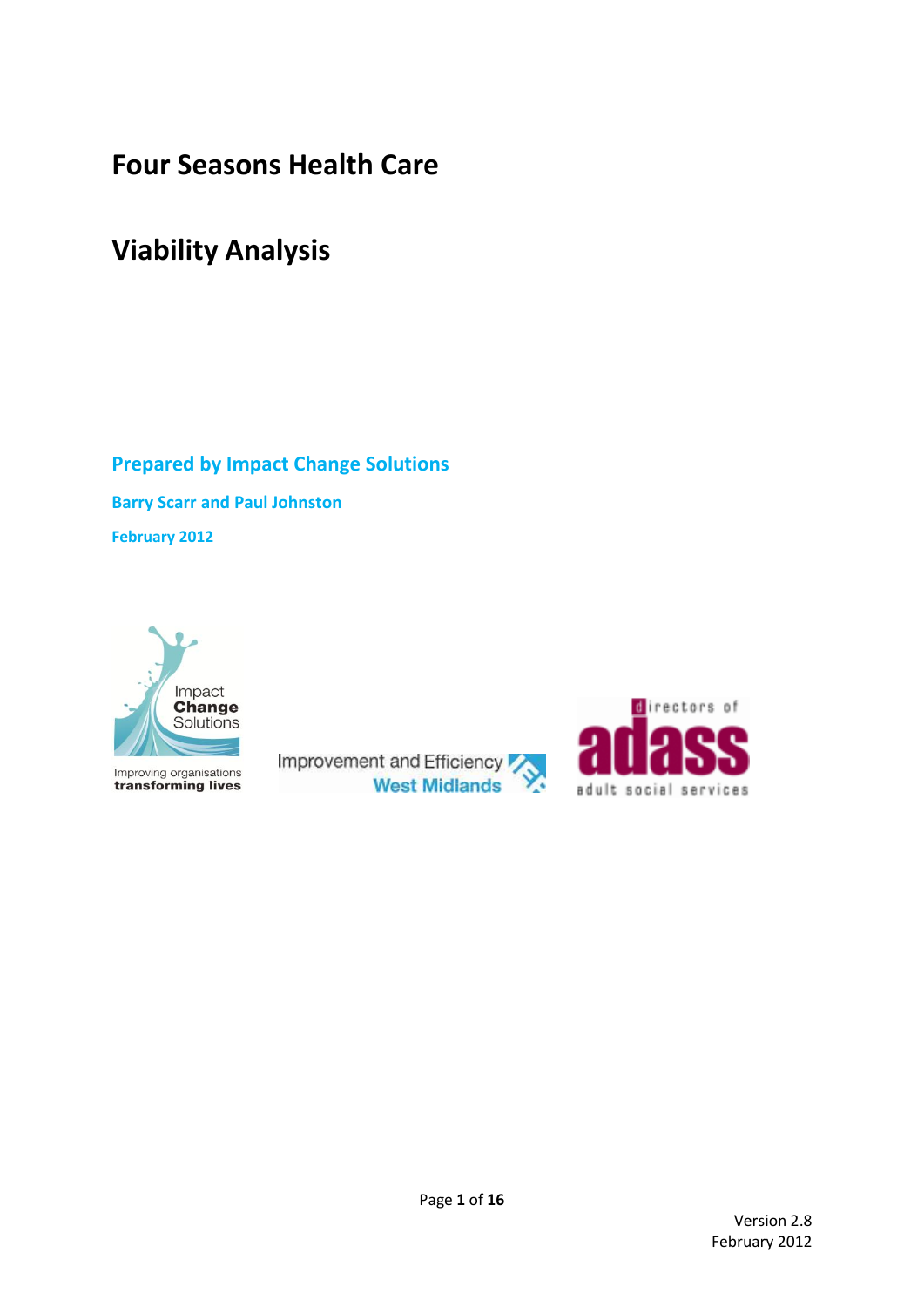### **Introduction**

The West Midlands Joint Improvement Partnership Mobilising Community Capital Programme (MCC), delivered by Impact Change Solutions Ltd., has co-produced an approach to provider risk and viability as part of the market shaping work stream. The recent issues surrounding Southern Cross Healthcare have added extra impetus and focus to this area, and ADASS have requested that Impact Change Solutions apply the viability model developed as part of MCC to some of the bigger Southern Cross Landlords who have emerged as replacement providers. A first report on Four Seasons was produced in July 2011, and this revision is based on more recent financial statements and interviews with Four Seasons management.

Impact Change Solutions would like to thank the management team of Four Seasons for their open and honest approach to sharing information during the visit to their Head Office, and for the hospitality shown.

### **Executive Summary**

Four Seasons has expanded rapidly from a small base, and in the mid to late 2000's took on a huge amount of debt as a result of private equity, and leveraged buyout deals. These were common at the time, but along with sale and lease back deals, they are now being questioned after the credit crunch and falling property values.

The latest published accounts for Four Seasons show an improvement in the overall financial position since the debt maturity extension in 2010. The revised level of debt (£755m) is still a risk, with a refinancing deadline of September 2012, but the risk is much reduced with a return to profitability after the 2009 financial restructuring and positive equity in the balance sheet.

The company recognises the risk of reducing fees in the sector due to the Coalition Government's public sector spending reduction plans. As well as a mature efficiency/cost reduction programme, the company is strategically moving to quality provision of high acuity care, which has an optimal profitability and steadier demand increase than more traditional residential care provision.

The Group accounts show a more positive viability after the 2010 debt maturity extension, with the caveat that the effect of the Care Principles purchase and the absorption of the ex Southern Cross homes have yet to be factored into a full set of published accounts. The effect of these is significant, with operational capacity growing 40% as a result.

Occupancy remains high at over 87% in the Care Home division, against current market trends. However this is an average occupancy rate and some regions are lower than this with the lowest occupancy region showing 76.5% at the time of writing this report.

The reduction of the company's debt from £1.5bn to £775m has undoubtedly lowered the financial risk and bolstered profitability and viability; however, it is still a key risk and is identified as such in the accounts. The company believes that the risk related to the debt is not expected to impact on the ongoing viability of the individual care homes.

Four Seasons now has a clear strategic position in order to cope with the reduction in fees from the public sector, and the risk rating could now be defined as medium rather than high. The major factors feeding into this rating of viability risk are:

• the rapid growth of the company over a very short period of time (40%)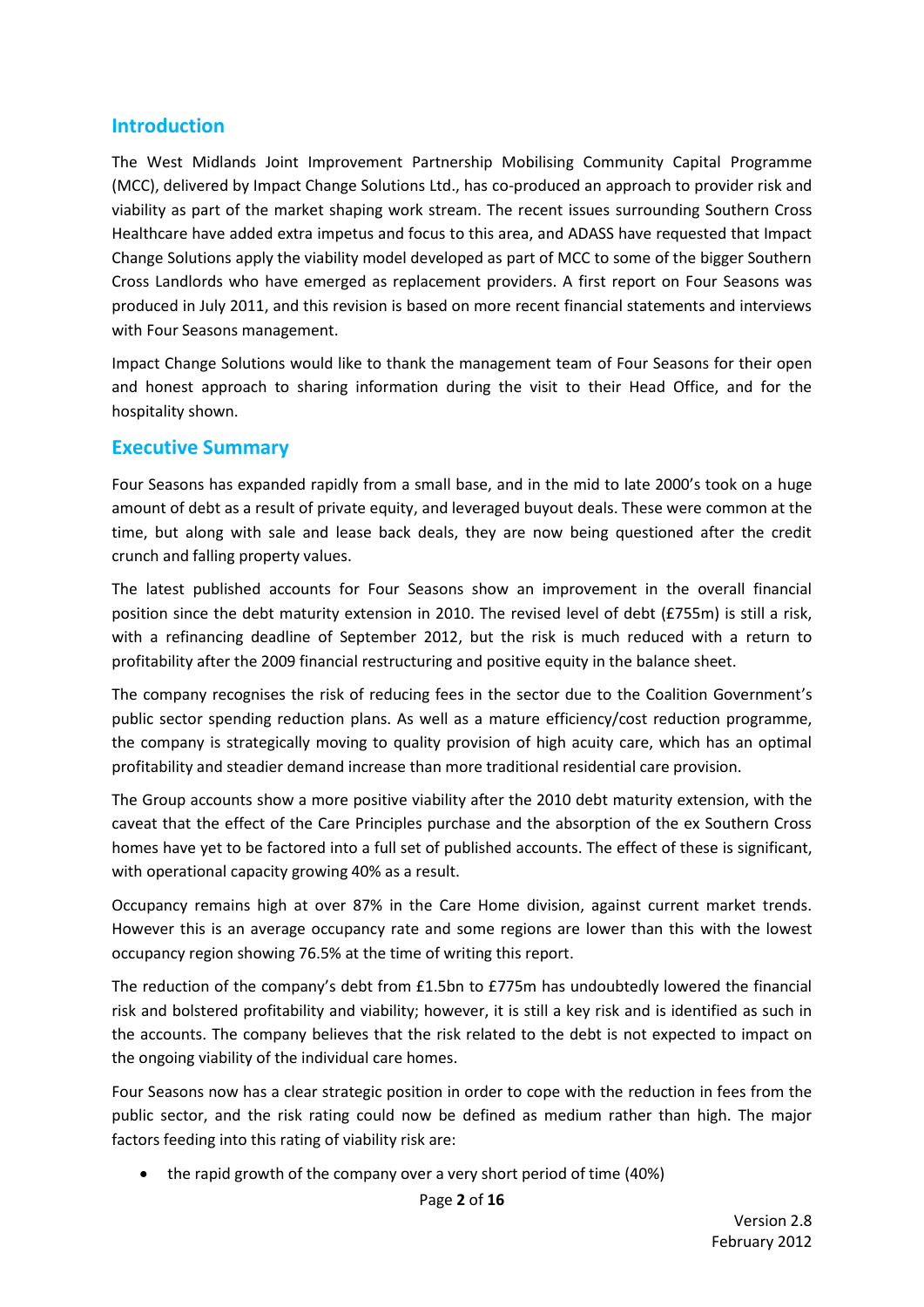- the need to restructure the debt in the next few months
- identification of the long term intentions of owners/lenders

Four Seasons has robust strategic, investment and operational plans to deal with these risks, and ADASS, along with constituent Local Authority bodies, will want to continue an open dialogue with Four Seasons to shape the market and inform commissioning behaviours and decisions.

### **Four Seasons Health Care Structure and Operations**

Four Seasons is part of a large and complex Group structure. The Care Homes operation, managed through the Four Seasons Health Care Group, delivers residential and nursing care, day care, domiciliary care and specialised care services; the group also includes a number of capital holding and property investment companies, under the Rhyme (Jersey) Group. The immediate parent company is FSHC (Jersey) Holdings Ltd and the ultimate group parent is FSHC (Guernsey) Holdings Ltd, a Guernsey-registered holding company.



Four Seasons was formed in the late 1980's and has expanded to its current size through both the acquisition and construction of care facilities. The company has a track record of buying out smaller chains of care homes and re-branding them as evidenced by the takeovers of Tamaris (formerly Quality Care Homes) and Bettercare. In 2010 it acquired a further 12 homes and 2 specialist units, and in 2011 it took ownership of the business operations of another specialist service provider, Care Principles, after securing CQC regulatory approval.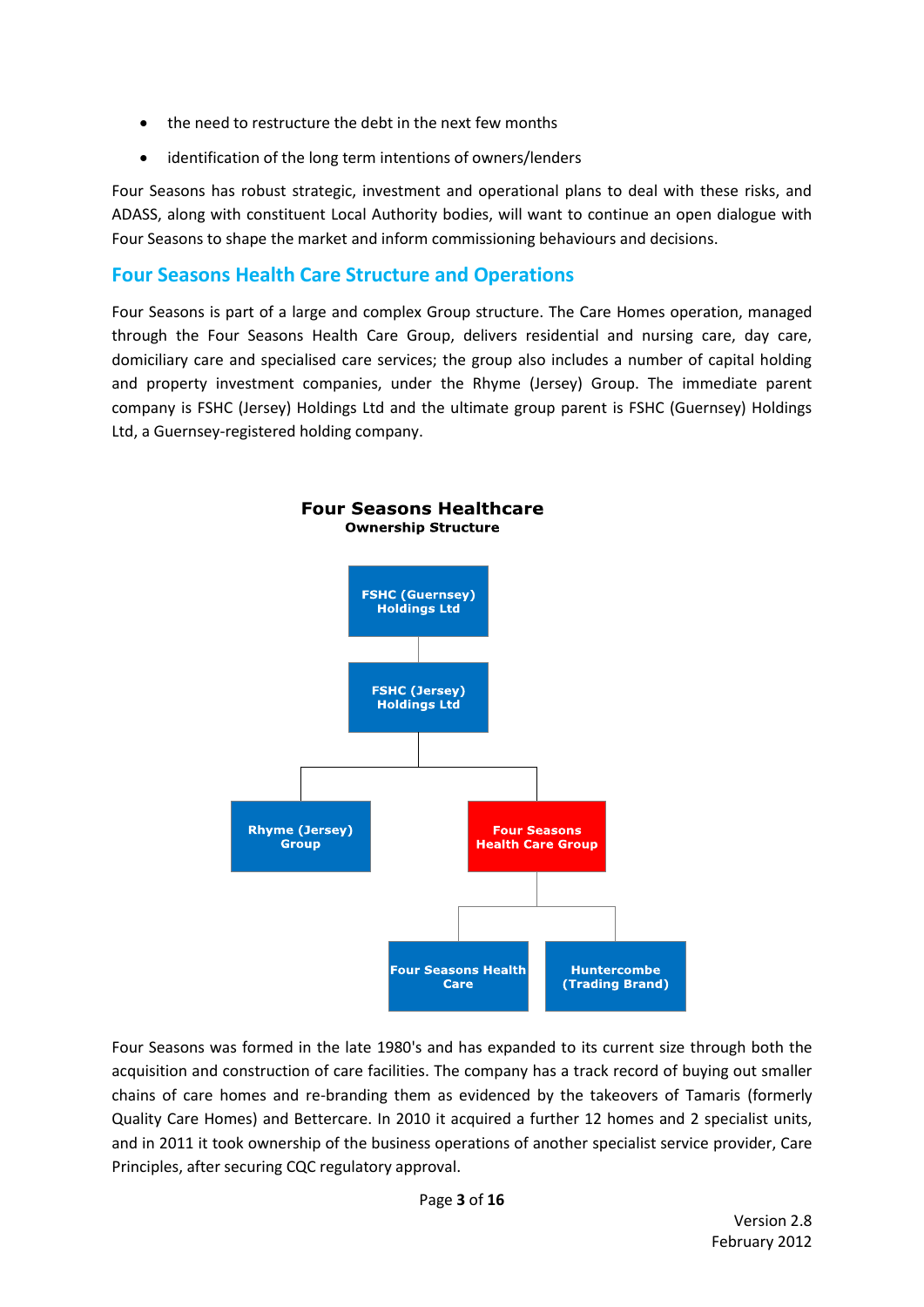Acquisitions therefore continue to be a major part of the company's future plans and their aspiration to become the leading independent provider of quality healthcare services in the UK.

The group owns and operates over 500 Nursing and Care Homes and specialised Care Centres in England, Scotland, Northern Ireland, Jersey and the Isle of Man, with circa 24,500 beds. FSHC homes provide:

- Personal care
- Nursing care
- Dementia care
- Intermediate care
- Short-term respite care
- End of life palliative care

In addition there are a small number of specialist centres which offer dedicated care for alcohol related brain damage and for people with short and long term diagnosed mental illnesses, learning disabilities and physical disabilities.

FSHC also operates a Glasgow children's nursery, a North Yorkshire based Domiciliary Care service, a specialist day centre in South West London, retirement apartments in North Yorkshire and Jersey, retirement villages in Scotland, Northern Ireland and the Isle of Man.

Under the Huntercombe brand the Group provides specialised care for people with mental disorders, learning disabilities, acquired brain injury or physical neuro disabilities and care for children and adolescents with special mental health needs. Huntercombe operates from over 50 hospitals and specialised care centres throughout England and Scotland with around 1,200 beds (including recent acquisitions).

The Group operates 2 defined contribution pension schemes for certain of its UK and Isle of Man employees, with pension fund assets held and administered separately from those of the Group.

### **Financial Background and Issues**

### **Beginnings and expansion**

Four Seasons started out as a small healthcare operator working only in Scotland. The business underwent an acquisition programme that saw Four Seasons become one of the biggest care home operators in the UK. The business was an attractive proposition for many prospective purchasers, and was eventually sold for £775m in 2004.

### **Purchase by Three Delta - leveraged buyout**

The 2004 purchase of Four Seasons saw Alliance Capital Partners pay £775m to Alchemy, the venture capital specialist run by John Moulton. Alchemy had supplied the finance that had enabled the previous aggressive acquisition programme.

In 2006, 2 years later, Alliance Capital Partners sold Four Seasons to finance group Three Delta for £1.4bn, almost twice the value of the 2004 sale. It is important to note that these sales, much like the sale of Southern Cross to Blackstone, represent the removal of 'value' from the system when the seller in effect 'cashes in'. At this point in time, Three Delta was acting on behalf of the State of Qatar and its sovereign wealth fund.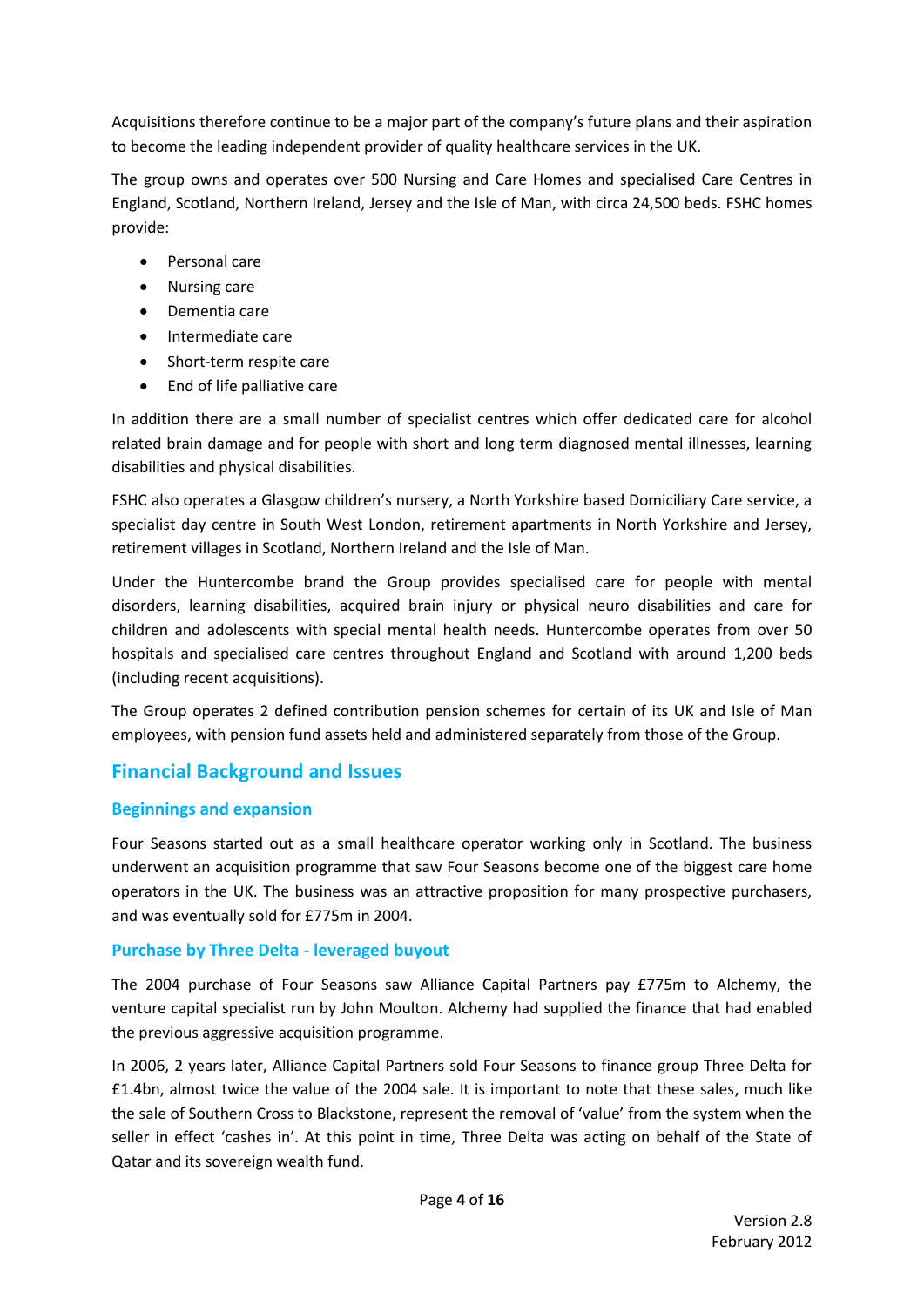Analysing the purchase, although the Qatari government had invested in the company, the remainder was funded with debt. In a complex deal, the entire loan of £1.2bn was provided by Credit Suisse, with a special purpose company, Titan Europe 'securitising' the loan (i.e. selling it on to investors in the form of bonds, notes etc.). Additionally, outside of the Titan package there were 2 Pay in Kind (PIK) notes of £165m (from the Royal Bank of Scotland) and £60m – these are short term loans where instead of interest being paid, the total amount of debt accrues quickly before being repaid.

The financing deal had a 2 year life span, and by the time it was due to be refinanced, the 'credit crunch' had hit. Property values were falling, and wholesale credit markets had ground to a halt. At the same time, Four Seasons care homes operations, whilst maintaining historic profit levels, were not displaying the incremental profit that had been factored into the sale price, on average failing to achieve all of the last 10-15% occupancy that provides the greatest margin. As a result, the business was in a position where it was breaching its banking covenants. In April 2008, RBS started demanding that Three Delta invest hundreds of millions of pounds back into the business, while hedge funds started buying Four Seasons debt at a discounted rate, hoping to make a quick profit. To make matters worse, the hedge funds banded together with some of the financial institutions with a stake in the company in order to be represented by Houlihan Lokey - a company with a reputation for playing hardball in debt negotiations.

#### **Debt for Equity swap – RBS take a major stake**

Due to the protracted restructuring discussions with the Group's lenders and option to sell the company was considered as a solution. By December 2009 the debt had risen to £1.55bn, partly because losses were being capitalised (i.e. funded by further borrowing rather than revenue), more than the original purchase price. Eventually a deal was agreed whereby Four Seasons' £1.55bn debt was reduced to c£780m, in exchange for certain lenders converting their debt to equity in the company, with RBS receiving a stake of c.38%. At this point in time, Three Delta surrendered their equity stake in Four Seasons, effectively writing off their £100m investment and walking away from the deal. This was a short term deal that allowed breathing space in order to conduct further restructuring in 2010. It should be noted however that the care home operations of the Group were not impacted by the protracted restructuring discussions.

### **2010 – Debt maturity extension**

In 2010, Four Seasons was forced back into talks with bondholders of the remaining £600m Titan debt in the Group. Negotiations were complicated by the fact that a group of bondholders, largely made up of the distressed debt hedge funds referred to above, were insisting on repayment, despite offers of a significant increase in interest on the notes.

In a deal that is seen as innovative, the note maturity date was extended to September 2012 by a majority vote.

The latest accounts (2010) show that FSHC (Guernsey) Holdings Ltd have a consolidated group debt of £775m, reduced from £788m in 2009. The company is also managing its interest rate risk through the use of interest rate swaps, which effectively fix £595.3m of the debt at a lower rate of interest, making the interest payments more affordable on an ongoing basis. The interest rate swap deal ends in September 2012, on the same date that the notes are due to be repaid.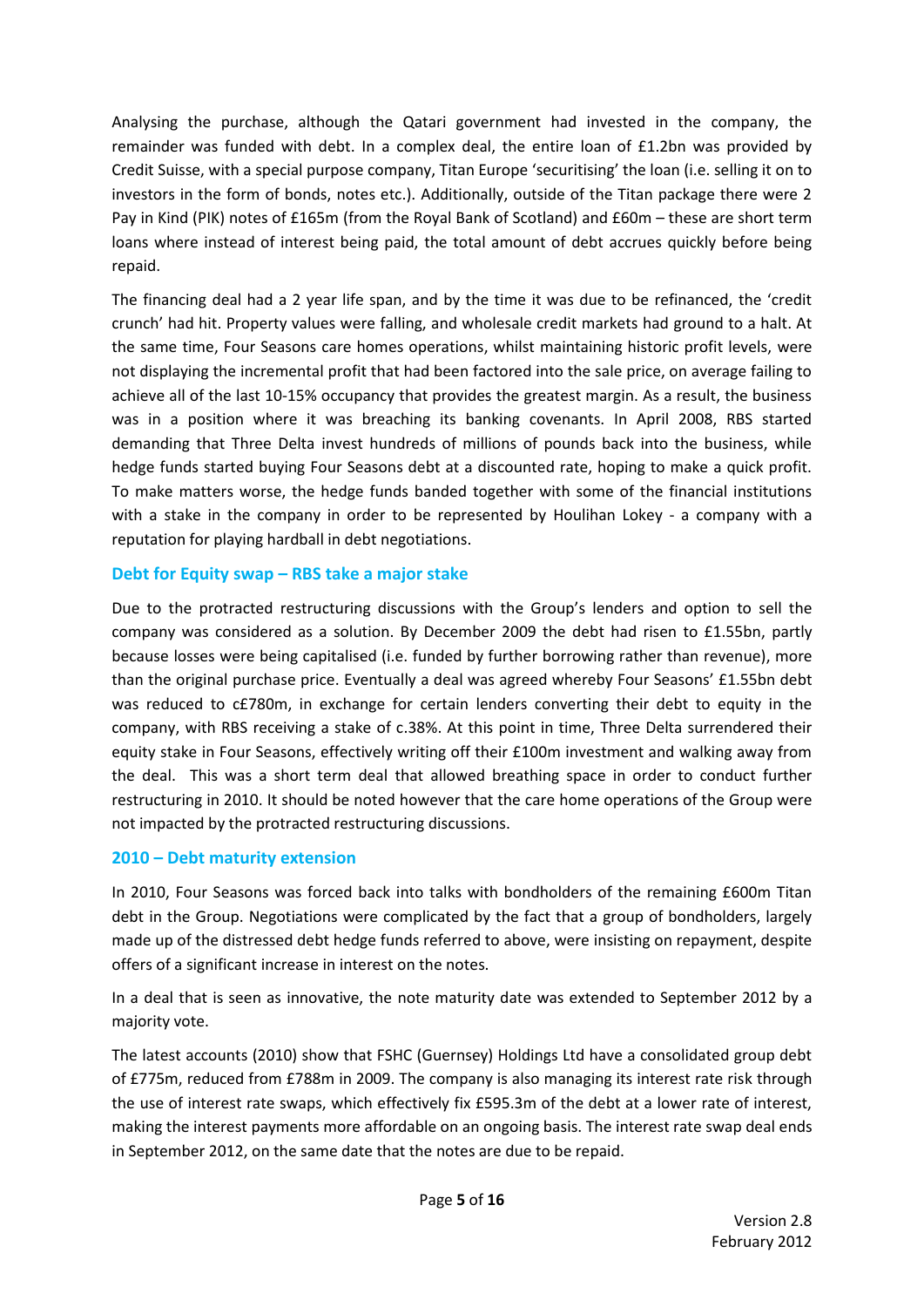#### **2011 – Southern Cross Collapse**

Southern Cross announced that it was entering into a solvent wind down process in July 2011 after negotiations to reduce rents with Landlords had collapsed. Four Seasons were a major Southern Cross Landlord, owning 45 of the former Southern Cross Homes, and were therefore one of the leading stakeholders.

As part of the wind down, Four Seasons have become the operator of the former Southern Cross properties, bringing the 45 owned homes back into its freehold portfolio. They also took the opportunity to take operational responsibility for a number of other homes on a leasehold basis. In total, 139 homes were transferred to Four Seasons due to the demise of Southern Cross.

Financial projections for the new operations are positive, with an estimated contribution of £10m to EBITDA (Earnings Before Interest, Taxation, Depreciation and Amortisation). There were some concerns in the sector that operating care homes from leasehold properties may replicate the Southern Cross business model, but the company has negotiated downside protection into most of the property rents, avoiding the punitive increases that caused Southern Cross to collapse. In addition, the fact that the Group owns some 60% of its operational care homes on a freehold basis further mitigates the risk.

Absorbing 139 operating units would be a shock to the system for any organisation in the sector, and Four Seasons has change plans in place. Specifically, there is a focus on bringing the transferred homes up to Four Seasons' own quality standards and instilling a Four Seasons ethos and culture amongst its new employees. The Group set aside £7m to address any infrastructure investment at the ex Southern Cross units. Operational teams have been asked to deploy this amount as quickly as required in order to drive the turn around. In addition, Four Seasons intends to spend (on average) £900 per ex-Southern Cross bed (consistent with the rest of the FSHC group) per annum going forward. The management team believes that this amount is materially above the market average of c.£600-700 per bed, and is appropriate to protect the group's philosophy of driving quality of care and service.

In order to manage the integration/turn around, Four Seasons have scaled up their regional and central support teams. For example, the company has moved from 10 homes per Regional Manager to 8 homes per Regional Manager. In contrast, Southern Cross operated at a ratio of 25 homes per Regional Manager. The additional support also extends to essential support services such as HR, H&S, Estates, Training, Quality assurance etc. Together with the Care Principles acquisition, the resultant incremental costs are significantly more than a pro-rata increase given the increase in the number of homes/specialised units that Four Seasons now operate – a c.40% increase in the number of homes has seen a c.45% increase in regional and central support costs which management believe is necessary to bring these operations up to the Four Seasons quality standard. The company believes this is money well spent to ensure the efficient turn around in the ex-Southern Cross homes and to implement the Four Seasons' policies and procedures as quickly as possible - once the turnaround is complete there is scope to relax the ratio and therefore costs to historic levels if deemed appropriate at that time.

Strategically, Four Seasons have positioned themselves as providing high acuity care, and the transfer of more 'traditional' residential services from Southern Cross provides opportunity for transformation and re-provision of these services.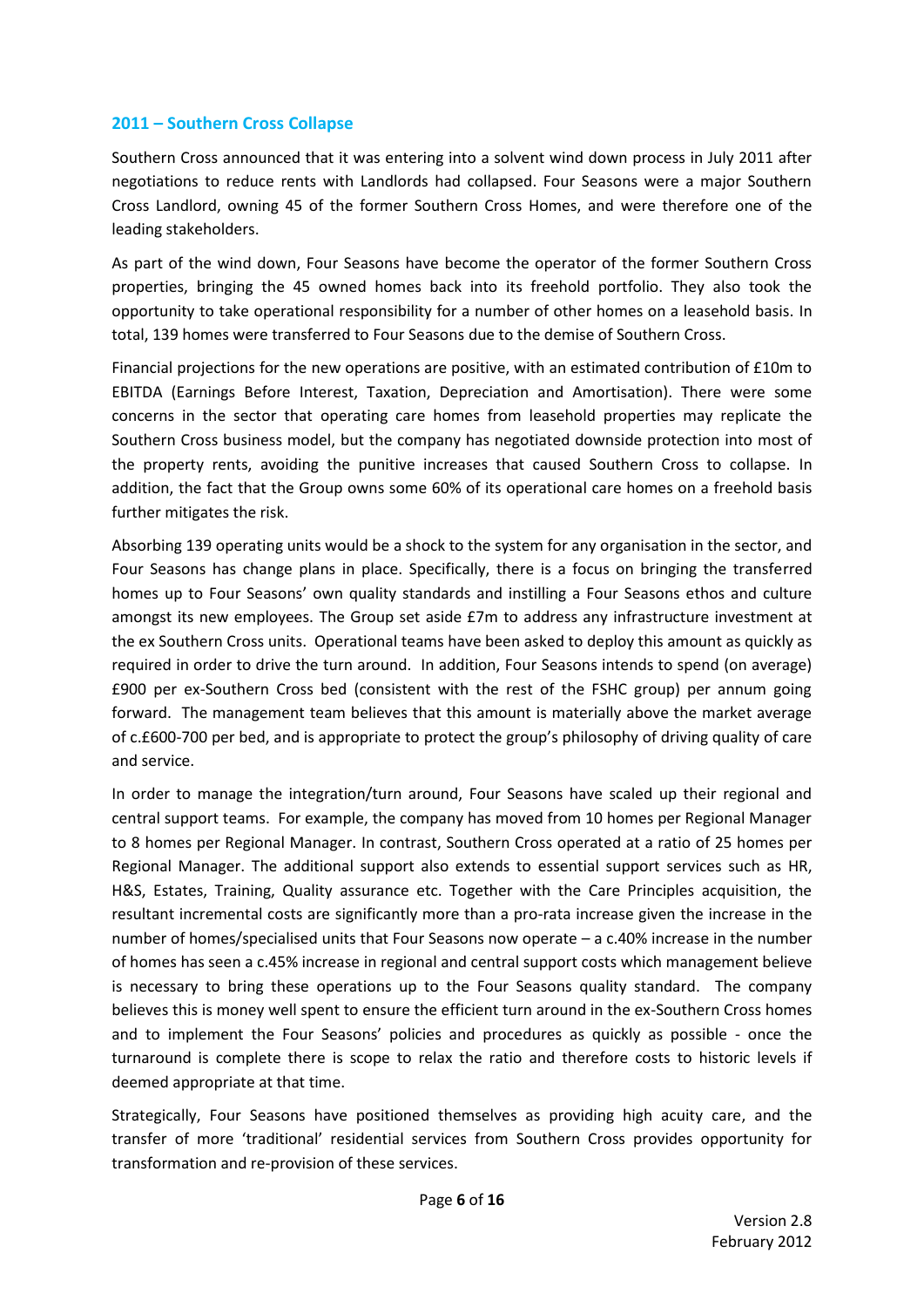#### **2012 – Debt Maturity**

2012 is a key year for Four Seasons, and they will be working with their debt servicing agent (Hatfield Philips) as the maturity date of the Group's debt approaches in September. The 2012 position is different from the 2009 position in that the company has returned to positive equity. A recent revaluation shows that the Group's properties are worth c£940m, while the debt position has been managed down to £775m as stated above. This is in stark contrast to 2009 where the £1.55bn debt was in excess of asset values and equity.

The company is confident that it can successfully refinance its debt in 2012, and has a number of scenarios based around various options. Financially, the focus is on EBITDA and the contribution that is being made by operations.

*EBITDA is essentially net earnings with interest, taxes, depreciation, and amortisation added back to it, and can be used to analyse and compare profitability between companies and industries because it eliminates the effects of financing and accounting decisions. EBITDA is a good metric to evaluate profitability, but not cash flow. EBITDA also leaves out the cash required to fund working capital and the replacement of old equipment, which can be significant.*

By focussing on EBITDA, the effect of capital financing is essentially ignored, and this is in tune with the company's confidence that the operation is generating cash and profitability at a level that allows them to invest in quality and service the debt.

The debt is still a risk, but lower than it was in 2009 when essentially the company stopped paying all of its interest. In the short to medium term, the risk is being actively managed, made easier by a return to profitability and cash generation at group level.

In the longer term as the company returns to profitability and creates retained earnings at group level, the tolerance of the lenders and owners for accepting the debt in future market conditions and their plans for either holding the debt or selling on/refinancing will dictate refinancing options and financial strategy.

### **Financial Performance**

This analysis is primarily concerned with the ultimate parent, FSHC (Guernsey) Holdings Ltd ('the Group') as reported in the consolidated statutory accounts for  $31<sup>st</sup>$  December 2010. Group performance reflects the contributions of the care home operation Four Seasons Health Care Ltd ('the Company') and the property operation Rhyme (Jersey) Ltd ('the PropCo').

Consolidated accounts strip out inter-group transactions, which can have a distorting effect on the performance of individual companies. For example, the Company made rent payments for the care homes it runs totalling £98m in 2010 although this includes some £70m paid over to the PropCo in respect of freehold properties owned within the Group. Group accounts discount the effects of these transactions as there is a net neutral contribution to the Group performance.

Whilst it is important to understand the performance at Company level (since this provides an indication of the viability of the Company as a standalone enterprise) it is more appropriate to consider Group viability. Comments on the performance of the Company and the PropCo are, however, included where appropriate to add context.

Financial performance is measured in 4 domains: liquidity, solvency, efficiency and profitability.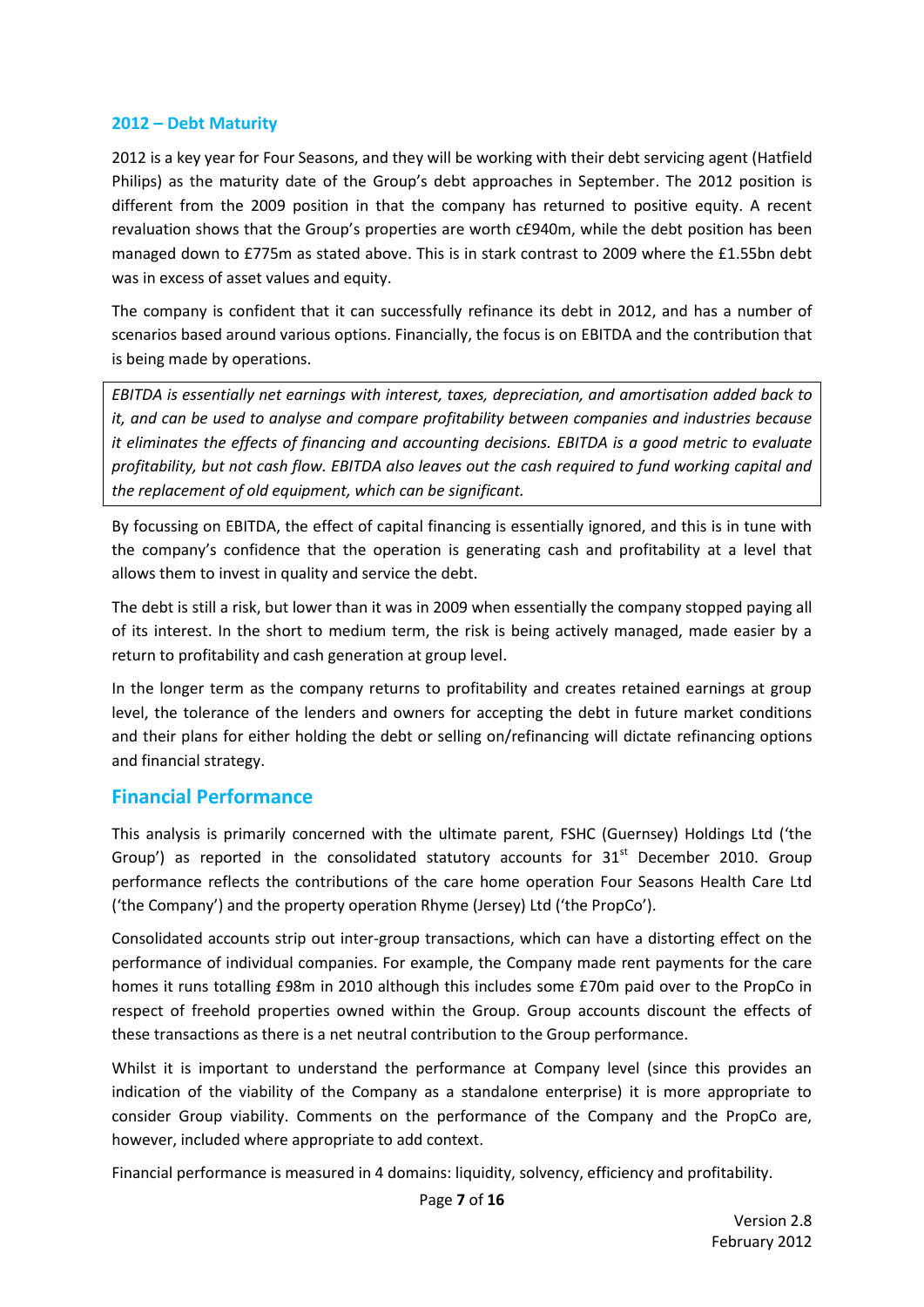### **Liquidity**

Liquidity considers the ability to meet current liabilities from current assets and is identified by the Directors as one of the principal financial risks facing the Group.

In 2010 Group current liabilities (£106.5m) exceeded current assets (£83.9m) by £22.6m and this implies a risk of inadequate working capital. However, cash balances (£53.3m) are relatively high and the care home operation generates large amounts of cash. This should enable the company to meet debts as they fall due. Debtors are well spread and with 80% of fee income generated from Local Authority and NHS commissioned beds, the risk of bad debts is low. In this context, servicing short term liabilities is unlikely to be problematic while bed occupancy remains high.

#### **Efficiency**

Analysis of the Company accounts shows that there are no significant issues arising from either debt collection or creditor payment terms. Debt collection is well controlled, with monies owed being collected in under 15 days on average. This is somewhat to be expected from a turnover that is largely generated by publicly commissioned medium to long term occupancy beds, with LA and Health commissioners paying on regular monthly payment schedules.

Long term debtors (outstanding for longer than 90 days) stand at around £1.5m, which at less than 10% of the December 2010 trade debtors, appears well managed. Group variable costs (excluding depreciation, amortisation of goodwill and rent) were 69.6% of turnover in 2010 (up from 69% in 2009*)* and in the context of rising utilities costs and general price inflation, continue to be satisfactorily controlled.

#### **Solvency**

In December 2010 the Group had fixed assets valued at £829m, net current liabilities of £22.6m, borrowings of £775m and other long term liabilities of £23.7m, leaving shareholders' funds of £7.4m (up from just £766k in 2009). On this basis, Gearing (the proportion of the Group's assets that are financed by long-term borrowing) remains high at 99% and while Group solvency can be seen to have improved in 2010, this would be reversed by a decline in profits or a reduction in asset values (or both). Both factors – profitability and asset values – are therefore likely to be a key consideration in the ongoing negotiations between Four Seasons and its lenders on debt refinancing.

The Group's principal assets remain its operational and investment property portfolio, valued in the December 2010 accounts at £892m.

The refinancing of group borrowings is recognised as one of the principal financial risks for the Group. The two-year extension to the maturity date of the debt negotiated in 2010 expires in September 2012 and the Directors continue to meet regularly with the Group's lenders to report on financial performance and lending covenants. They report that they have a good relationship with their lenders and fully expect a further refinancing package to be in place before September 2012. However, even if this does not transpire as anticipated, the Directors are confident that the Company would be able to continue to operate as it would not be in the financial interests of its lenders to foreclose operations. Ongoing cash receipts are demonstrably servicing the debt and generating a return for lenders in the form of interest payments. Lenders are unlikely to jeopardise these returns by demanding immediate repayment.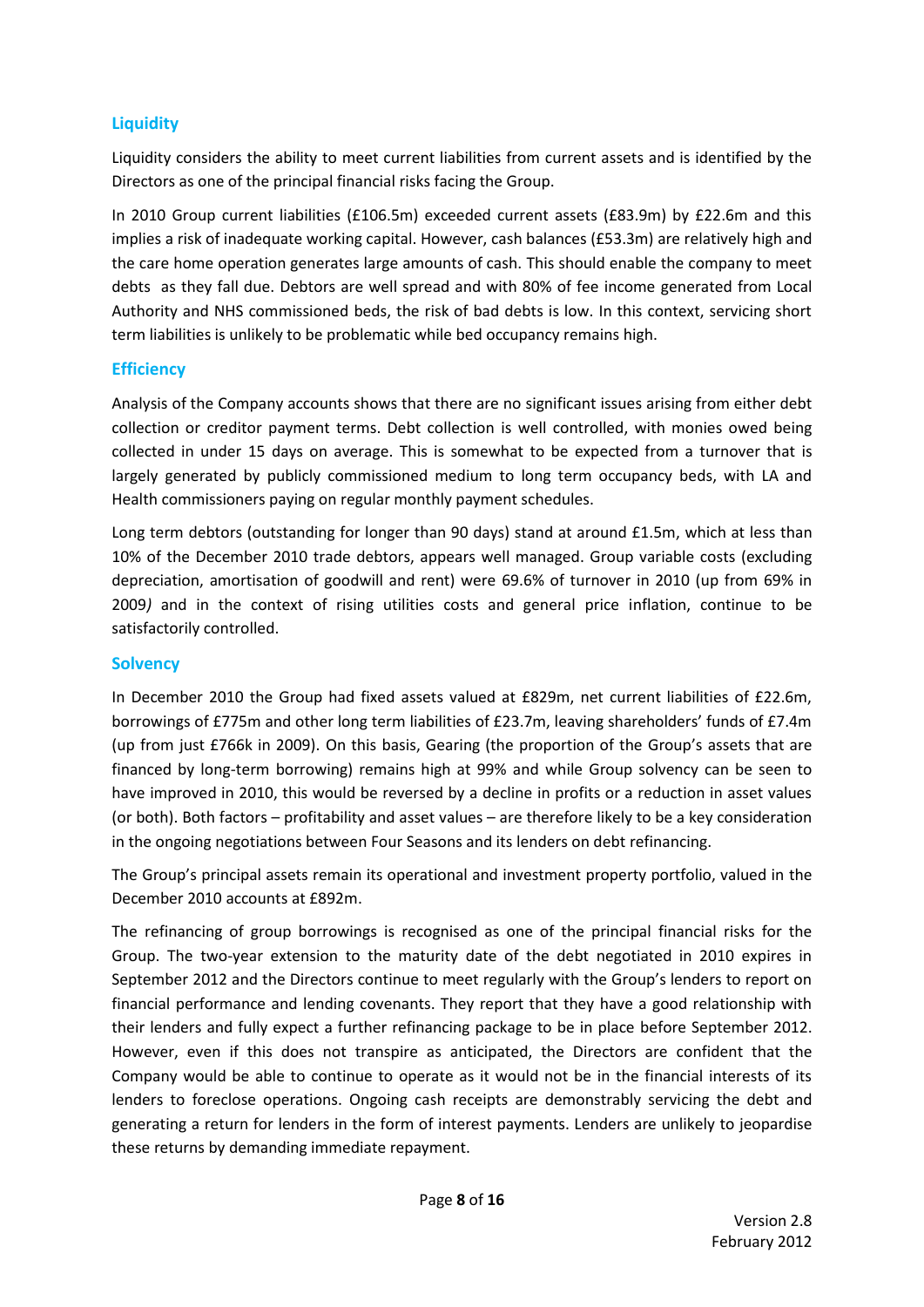### **Profitability**

Group turnover of £503.6m in 2010 was principally derived from the Company (£488.1m), with the PropCo generating £15.5m from its property investment operations. After operating costs this resulted in Group earnings before exceptional items, interest & tax (EBIT) of £79.5m – a return on capital employed (ROCE) of 9.9%. Discounting the effects of depreciation and amortisation of goodwill, EBITDA of £99.5m has been achieved, in line with Group performance targets.

Profits have been achieved despite fee decreases of c.4% on NHS commissioned beds and of 0.4% on LA commissioned beds; general price inflation and exceptional rises in food, heating and lighting costs have been seen, and wage increases of 2.25% for those earning the National Minimum Wage.

Occupancy levels are a key factor in turnover and hence profit. Across the sector, operators report that most of the margin is made at the last 10-15% of occupancy, as at the higher end, variable overheads do not increase proportionately. On an average basis across the group, each extra 100 residents will contribute £1.7m to EBITDA. Currently its care homes are operating at an average occupancy of over 87%. Whilst there are substantial local and regional variations in the levels of occupancy, management effort is focussed on increasing occupancy across the whole of the estate and the average figure reported here reflects year-on-year growth since 2006. The renegotiation of debt maturity in 2010 resulted in the waiver of some £18.3m in debt and this had the effect of reducing the net interest charge for the Group to £33.4m. The refinancing deal included an element of interest rate 'hedging' with various loans attracting interest at marginal rates linked to LIBOR, and this hedging arrangement provides a degree of protection against fluctuating interest rates.

The tax charge for 2010 amounted to £9.8m. Underlying this figure are a number of taxable effects. For example, significant non-deductible costs (£35.3m) are partially offset by the utilisation of tax losses from across the Group structure (£21.6m).

As a result the Group produced retained profits of £6.6m (after net exceptional items of £11.3m) and saw its net asset value rise to £7.4m. No dividend was paid to shareholders.

Ongoing profitability is identified as a principal operational risk for the Group, with the Directors recognising the potential for fee increases to fall behind the rising costs of care. The Company considers that it is protected from this risk to a degree by the nature of its business model (with a focus on high acuity care), on the quality of its offer (see Quality below) and by its flexible approach to fees (where high occupancy levels provide the basis for price negotiations with LA and NHS commissioners).

The impact of the acquisition of former Southern Cross homes is not reflected in these accounts and the Directors have recognised both the risk and the potential that is inherent in this new addition to their portfolio. In the short-term, support and operations capacity has been bolstered to allow for integration and turnaround activities, and this will have an effect on operating costs. However, the Directors forecast a positive contribution to Group profits from the former Southern Cross homes, particularly as they move from traditional residential care to high acuity care over time. The group also reports a c0.75% occupancy uplift in ex Southern Cross homes in the first 12 weeks at a time when occupancy is typically seen to dip.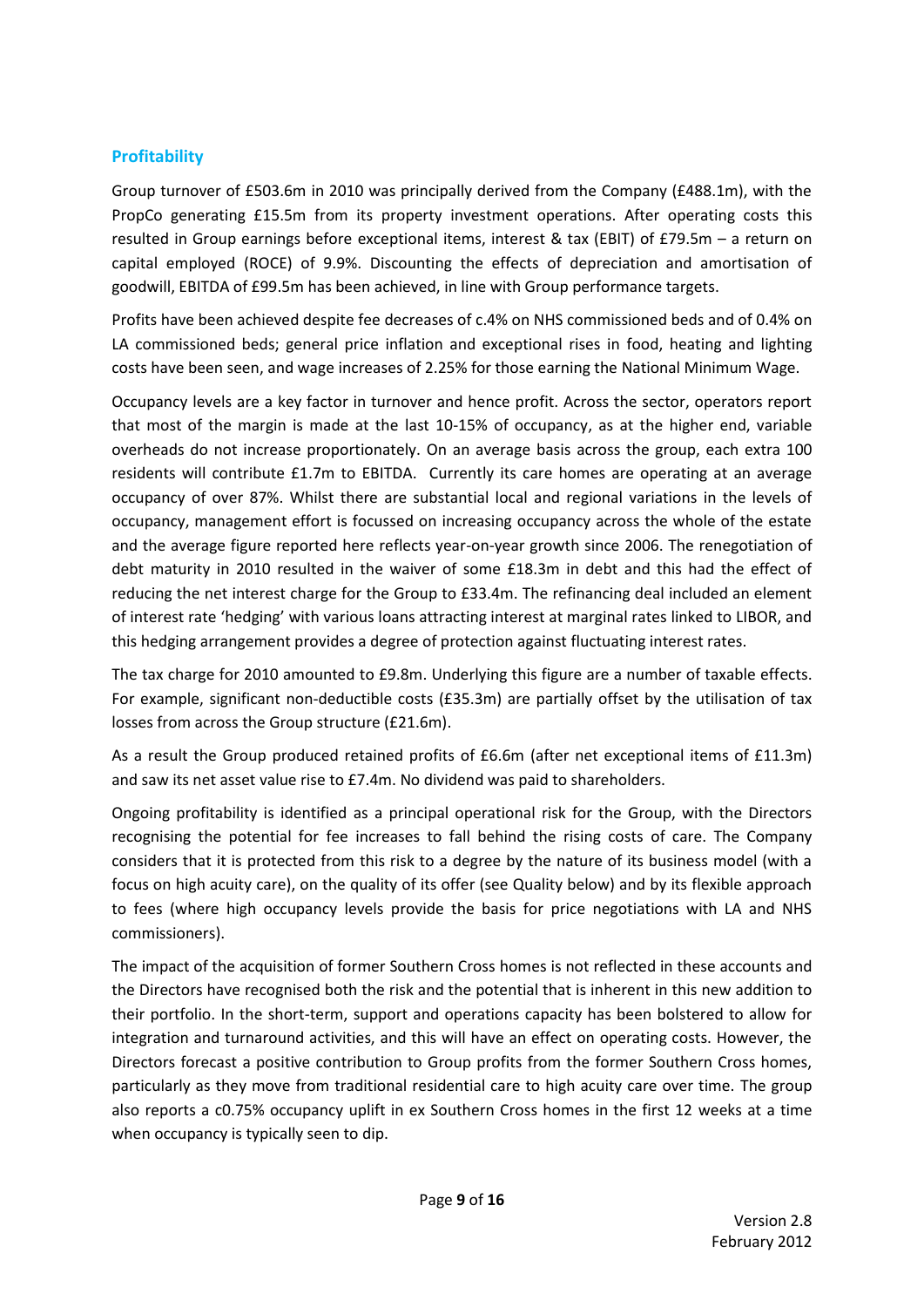### **Other Factors**

### **Quality**

The Group has a strong focus on Quality, both in terms of its service offering and its asset base.

FSHC has defined and published its service standards and 'aims to involve and inform all our residents, in all our homes, all of the time about the care and services we deliver'.

Four Seasons state that they 'listen to the comments of others including our regulators and those that receive our services and act accordingly to continually improve the service we give'. They do this through frequent inspection, quarterly residents' surveys and through their daily interaction with residents and their families.

FSHC operate a formal complaints system, encouraging local resolution but offering both line management and regional management escalation. Service standards for complaints are in place and well embedded.

The Group operates a structured quality assurance framework that involves frequent auditing of each home. Audits consider a range of factors including care outcomes, clinical standards, administration of medication, personal care plans, administrative processes, service user feedback and, in the case of dementia sufferers, measures of personal happiness. Audits also consider the care home environment.

Quality and compliance exceptions are escalated through regional management structures, with the most serious concerns added to a 'watch list' and discussed at Operational Board and Senior Management Team meetings monthly. Action plans are created and monitored until issues are resolved, either through training or, in the case of infrastructure failings, through capital investment.

The Company has introduced e-Learning into all of its homes as a means of providing focus on corporate priorities and giving staff access to high quality training. Since its introduction 18 months ago, over 350,000 courses have been fulfilled by over 27,000 staff members. The Directors report that there has been a reduction in the number of incidents and complaints since e-Learning was introduced.

Quality is also driven through the PEARL quality accreditation programme within its specialised dementia care facilities. The programme was developed in January 2008 and rolled out in 2009 to help homes work towards a number of set criteria to ensure that they are providing the most up to date training, communication and interventions for residents with dementia. The criteria follows the VIPS framework (Brooker, 2007) and addresses four main themes of person centred care:

- Valuing A value base that asserts the absolute value of all human lives regardless of age or cognitive ability
- Individual an individualized approach, recognising uniqueness
- Perspective understanding the world from the perspective of the service user
- Supportive psychology providing a social environment that supports psychological needs

The Directors report an overall improvement in the dignity and wellbeing of residents, positive benefits for staff and improvements in the working culture since PEARL was introduced. Success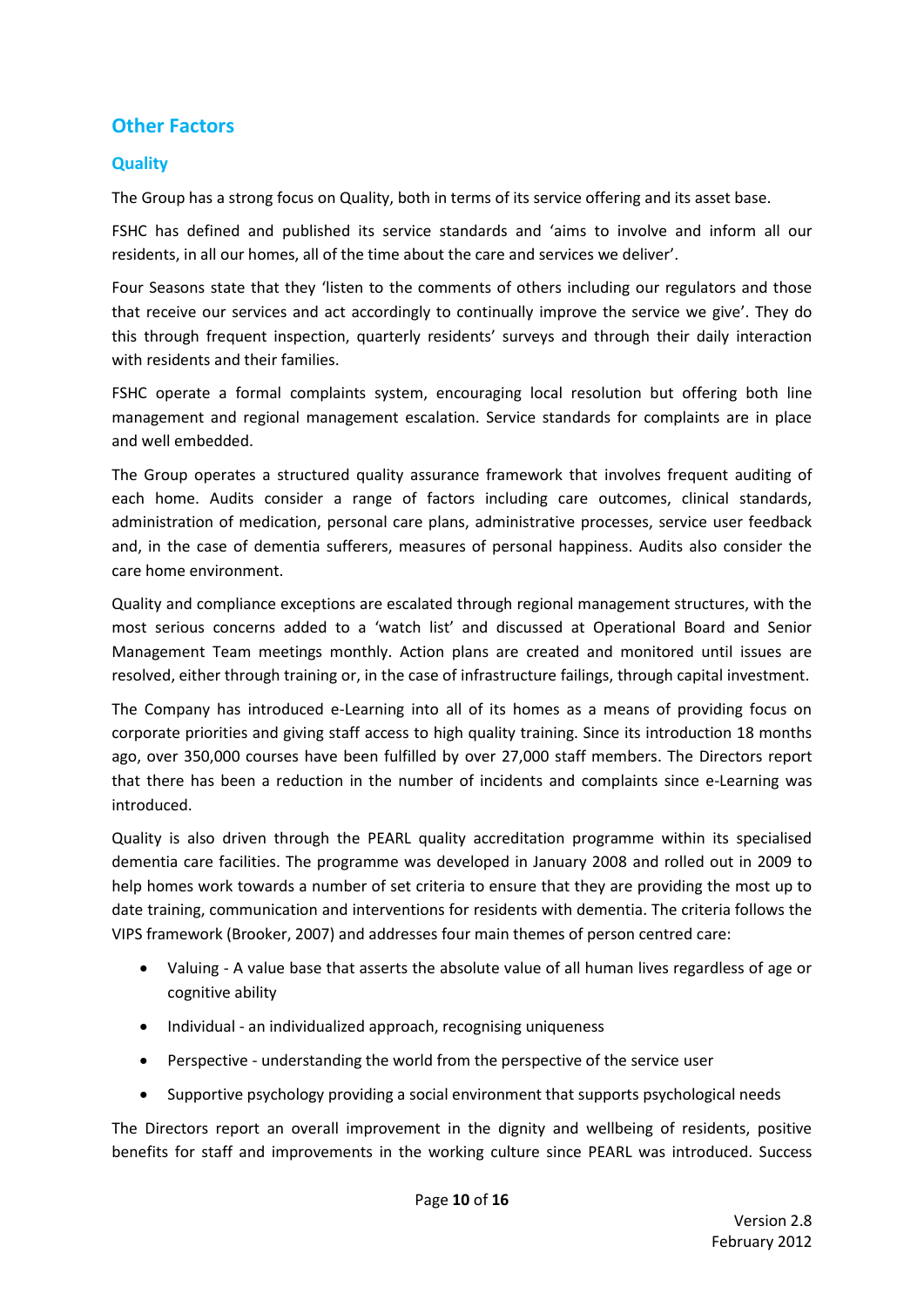measures include reductions in drug use, increased uptake in creative activities, a reduction in distress reactions amongst residents and a general increase in wellbeing.

The Group invests in excess of £20 million per annum in the quality of its homes and has committed £22m during 2012. This equates to around £900 per bed, which compares to an industry average (based on FSHC market analysis) of £600 - £700 per bed. They report that they are one of the highest quality rated providers in the independent sector, with 88% of homes in England rated Good or Excellent by CQC (against a sector average of around 84%) and enjoy above sector average occupancy rates (over c87% for FSHC and c.75% for Huntercombe facilities). They regard quality as a key driver for improved occupancy and manage their operations accordingly.

The Directors acknowledge that there will always be local examples of low quality provision but have put in place the structures to identify, address and improve underperformance in a timely manner. They report that at any one time there may be  $10 - 20$  homes on the 'watch list'. There are currently 17, but this is larger than usual due to the recent acquisition of Southern Cross homes. Most of these issues are addressed although the Group has on average closed one home each year because of quality and performance issues and this provides further evidence of their commitment to high quality care.

#### **Personalisation**

The Group has diversified its service model in recognition of the government's vision for adult social care and NHS reforms. Whilst predominantly a residential and specialist nursing care provider, it does offer a diverse range of domiciliary and private services, although these are concentrated in a small number of locations rather than being offered across their whole operation.

Its care homes have embraced the principles and philosophy of person centred care. Each resident has a personal care plan and is assigned a key worker whose role is to ensure the appropriate level of care is provided. Care plans are regularly reviewed to make sure needs continue to be met. Residents, and where appropriate their families, are involved and encouraged as far as is practical in the decisions regarding their care and their living environment.

#### **Market Shaping**

The Group recognises that commissioning policy continues to move towards home based care services rather than traditional residential care for lower dependency clients who would previously have typically been admitted in to residential care settings. There is an acknowledgement that this is driven by user needs and choice, with forecast demographic change causing an increase in the demand for both residential and domiciliary care services and an increasing strain on the public purse.

The group has a history of partnering with the NHS in a number of areas where they have expertise, particularly providing specialist care and out-of-hospital care in patients' homes and in their own care homes. The Group's care homes and specialist homes primarily cater for higher acuity needs and their provision in this area accounts for approximately 79% of the total bed capacity. The Directors forecast that demand for this type of provision will grow and feel that the Company is well placed to meet this demand.

The Group also recognises the competitive nature of the residential care market and sees its competitive advantage as being its market leading position, high quality asset base, high quality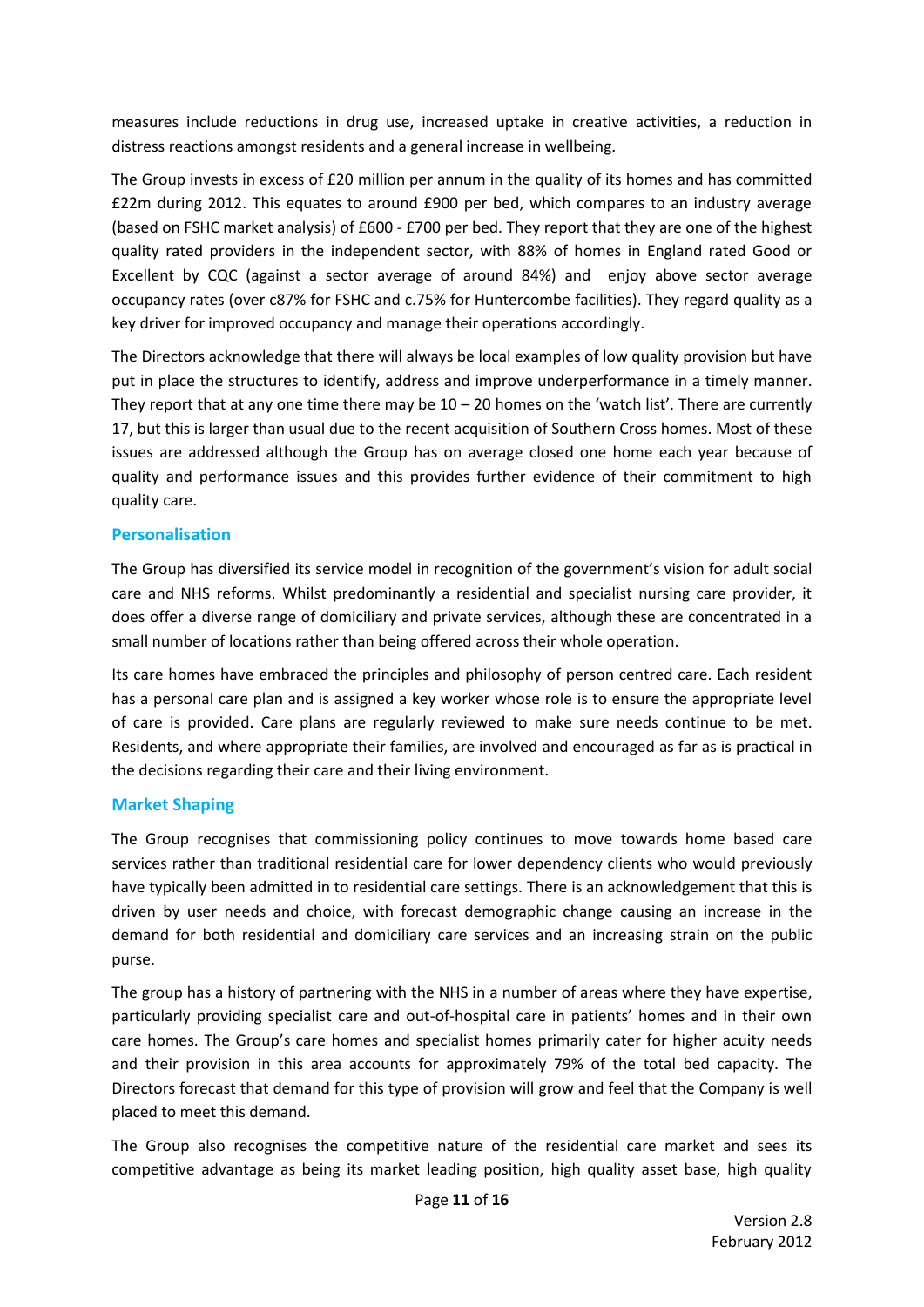services and focus on high acuity care. It has successfully grown occupancy levels in both care homes and specialist care provision, against market trends, and is comfortable negotiating discounted fees where high occupancy is being achieved.

Four Seasons has piloted approaches to hospital admissions avoidance and to facilitating early discharge from hospital, offering intermediate care facilities in a number of locations. Models include post-discharge rehabilitation, palliative support and respite care and an 'acute community facility'. It sees these facilities as being part of the future supply of community care services and is keen to develop the model in partnership with LA and NHS commissioners.

There is a commitment to building strong and open relationships with both LA and NHS commissioners at the local level and to continue to strengthen relationships with national bodies (DH, ADASS). The Directors see this as a 'two way street' and hope for more productive engagement in the future. They are contributing to the ADASS-supported review of 'Fair Costs of Care' and would be keen to explore the links between Viability and Fair Costs of Care once this work is complete.

### **Conclusions**

Four Seasons overall financial position as a group has improved during 2010 and 2011.

The 2009 debt for equity deal has provided a return to profitability, and a recent valuation of assets has shown that the company is back in positive equity (i.e. the value of the fixed assets are greater than the long term loans attached to them).

The Company has absorbed 139 care homes from the wind down of Southern Cross. The transferred homes are projected to make a positive contribution to profits (EBITDA), but there will be a requirement for short term investment in the new estate to bring it up to standard. Along with the Care Principles purchase, this has meant that the group has grown by 40% in a short space of time, and until a published set of accounts and quality metrics are available, this remains as a risk. The company believes that the probability of this risk materialising is low, and that it is unlikely to impact on the day to day operations or the care of residents.

Four Seasons own c60% of the properties they operate (a materially different model to the Southern Cross leasehold model) and are therefore much less affected by increases in RPI which may affect rents.

Four Seasons is aware of spending cuts within the sector, and has differentiated based on a quality offering of high acuity care as well as implementing a mature efficiency programme 'the Fundamental Review' to keep costs down. Success is being reflected in occupancy rate increases, which appear to be bucking market trends.

The Group has a strong focus on quality, and actively invests in quality. They see this as a key differentiator in an increasingly competitive market.

The level of debt and the need to refinance in September 2012 is still a risk. However, given the return to profitability and positive equity, this is now a much reduced risk in the short to medium term. The longer term prospects will depend on how the lenders and owners of the company react to a more positive financial outlook and how they intend to recoup their return on investment.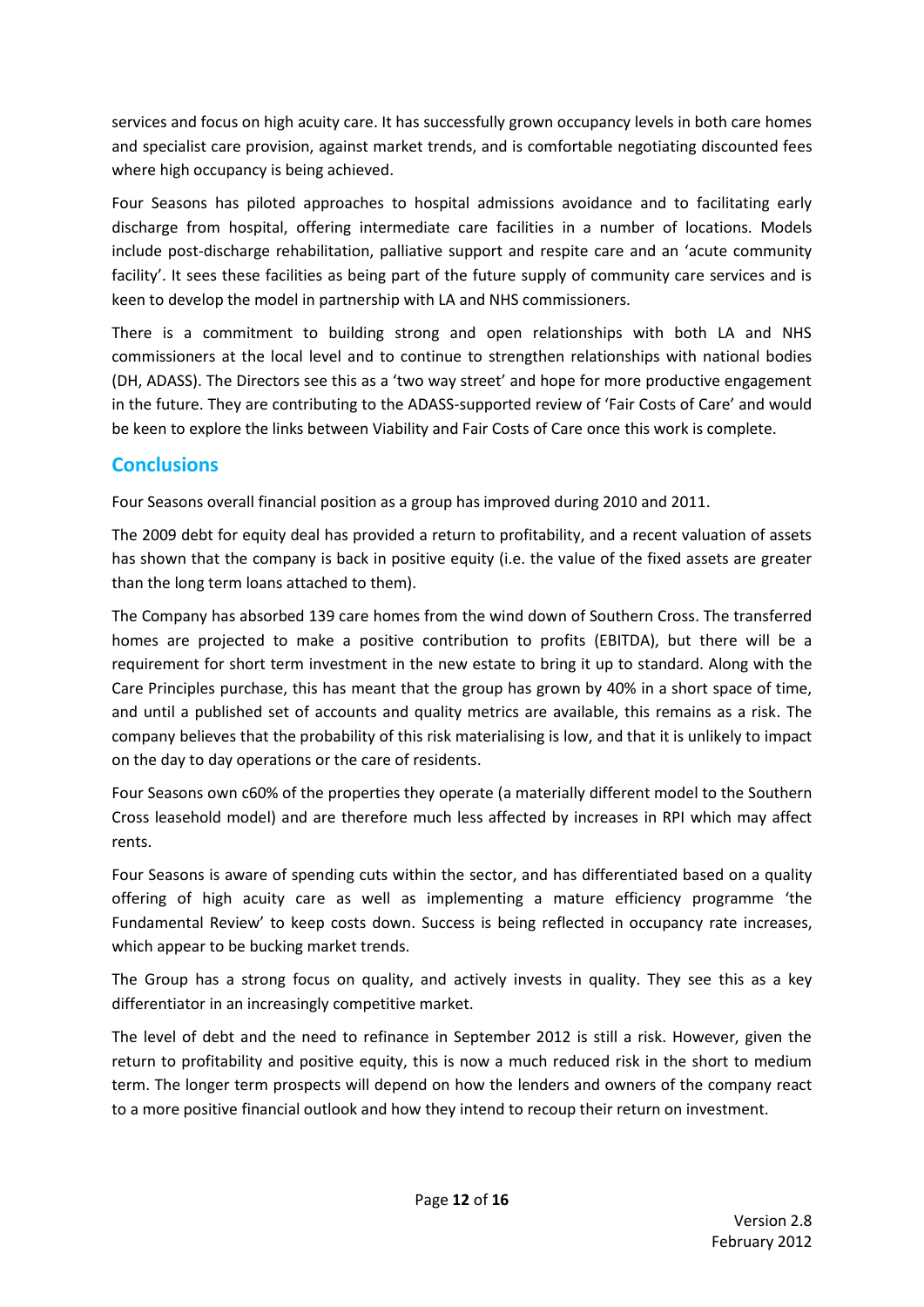### **Disclaimer**

This document has been issued by Impact Change Solutions Ltd. It has been prepared solely for informational purposes. The contents are based upon or derived from information generally believed to be reliable although no representation is made that it is accurate or complete and Impact Change Solutions Ltd. accepts no liability with regard to the user's reliance on it.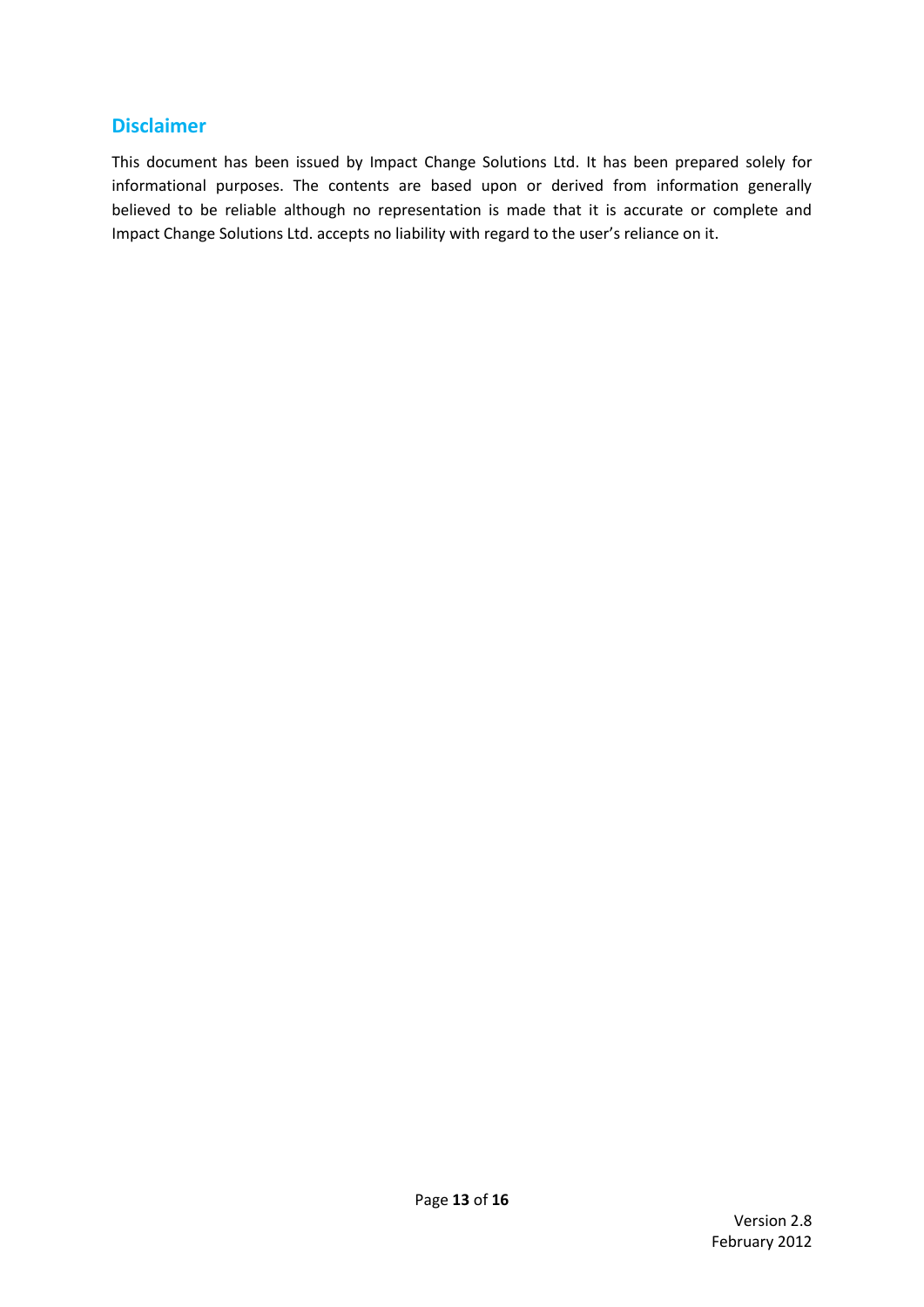# **Appendix A – FSHC (Guernsey) Holdings Ltd Consolidated Accounts:**

### **Balance Sheet Extract**

| 31/12/2010<br><b>Notes</b><br>£000<br>1<br>764,628<br>127,675<br>2 | 31/12/2009<br>£000<br>747,872<br>146,080                                                                   |
|--------------------------------------------------------------------|------------------------------------------------------------------------------------------------------------|
|                                                                    |                                                                                                            |
|                                                                    |                                                                                                            |
|                                                                    |                                                                                                            |
|                                                                    |                                                                                                            |
|                                                                    | $-65,933$                                                                                                  |
|                                                                    | 828,019                                                                                                    |
|                                                                    | 20,124                                                                                                     |
| 14,913                                                             | 19,160                                                                                                     |
| 53,261                                                             | 75,075                                                                                                     |
|                                                                    | 114,359                                                                                                    |
|                                                                    | 942,378                                                                                                    |
| 3<br>Ω                                                             | 787,689                                                                                                    |
|                                                                    | 79,753                                                                                                     |
| 23,974                                                             | 21,307                                                                                                     |
|                                                                    | 14,817                                                                                                     |
|                                                                    | 903,566                                                                                                    |
|                                                                    | -789,207                                                                                                   |
| 806,317                                                            | 38,812                                                                                                     |
| 3                                                                  | o                                                                                                          |
| 4<br>23,721                                                        | 38,046                                                                                                     |
| 7,406                                                              | 766                                                                                                        |
| o                                                                  | 0                                                                                                          |
| 7,406                                                              | 766                                                                                                        |
| 7,406                                                              | 766                                                                                                        |
|                                                                    | $-63,418$<br>828,885<br>15,726<br>83,900<br>912,785<br>64,126<br>18,368<br>106,468<br>$-22,568$<br>775,190 |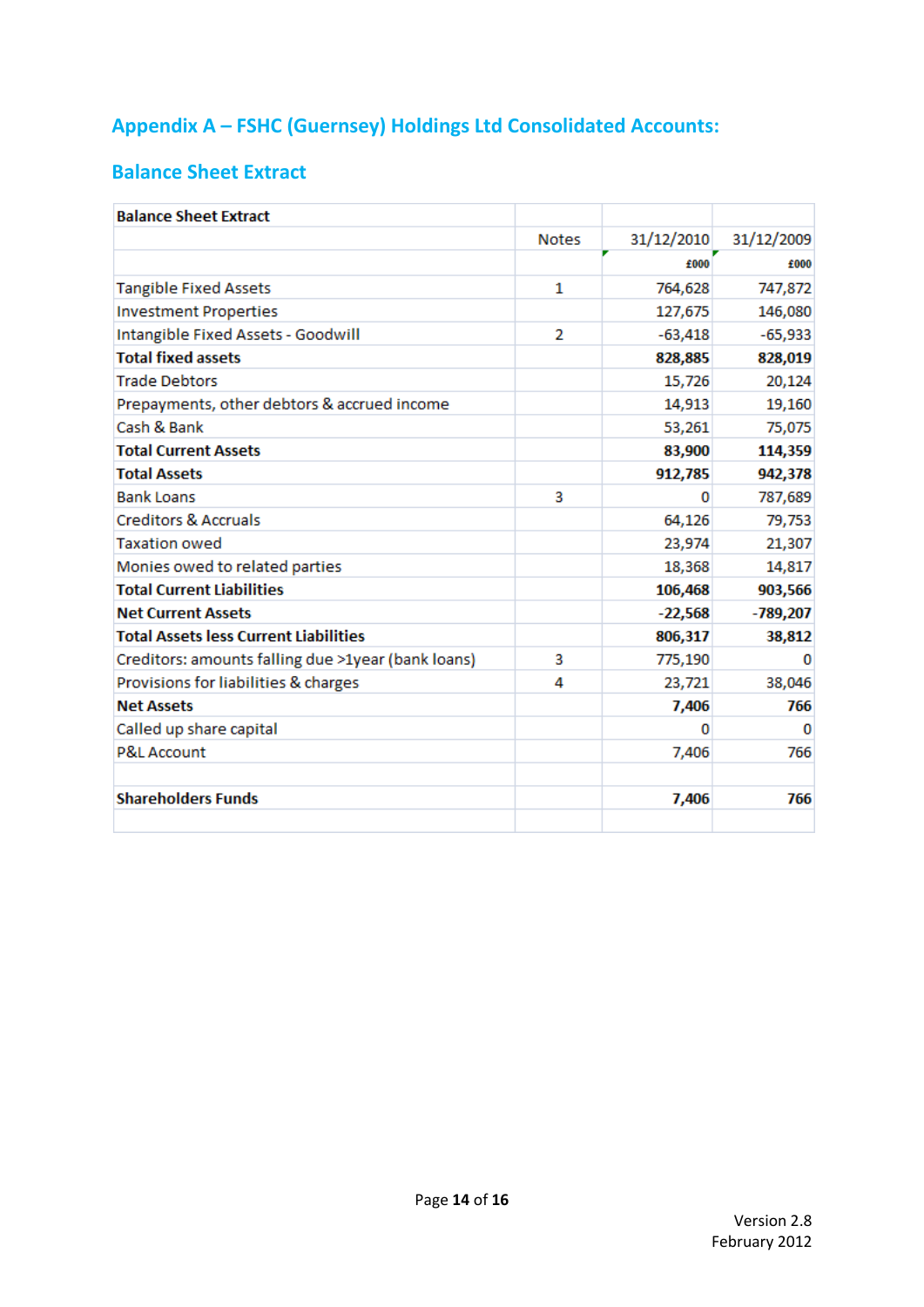# **Appendix B – FSHC (Guernsey) Holdings Ltd Consolidated Accounts:**

### **Profit & Loss Account Extract**

| <b>P&amp;L Account Extract</b>                   |   | 31/12/2010 |
|--------------------------------------------------|---|------------|
| <b>Turnover</b>                                  | 5 | 503,617    |
| Depreciation                                     |   | $-23,387$  |
| <b>Amortisation of Goodwill</b>                  |   | 3,364      |
| Rental charges                                   |   | $-28,901$  |
| Other variable costs                             |   | $-350,721$ |
| <b>Cost of Sales</b>                             |   | $-399,645$ |
| <b>Gross Profit</b>                              |   | 103,972    |
| Admin Expenses - ordinary                        |   | $-24,501$  |
| Other operating income                           |   |            |
| <b>Operating profit</b>                          |   | 79,471     |
| Admin expenses - exceptional                     | 6 | $-29,600$  |
| Profit / Loss on sale of assets                  |   |            |
| Net Profit before Interest & Tax (PBIT)          |   | 49,871     |
| Interest payable                                 |   | $-51,719$  |
| Interest payable - exceptional                   |   |            |
| Interest Receivable                              |   | 23         |
| Waiver of debt and debt-like items - exceptional | 7 | 18,318     |
| <b>Net interest</b>                              |   | $-33,378$  |
| <b>Profit Before Tax</b>                         |   | 16,493     |
| Tax on Profit / Loss                             | 8 | $-9,853$   |
| Tax on Profit / Loss - exceptional               |   |            |
| <b>Total Tax on Profit/Loss</b>                  |   | $-9,853$   |
| <b>Retained Profit / Loss</b>                    |   | 6,640      |
|                                                  |   |            |